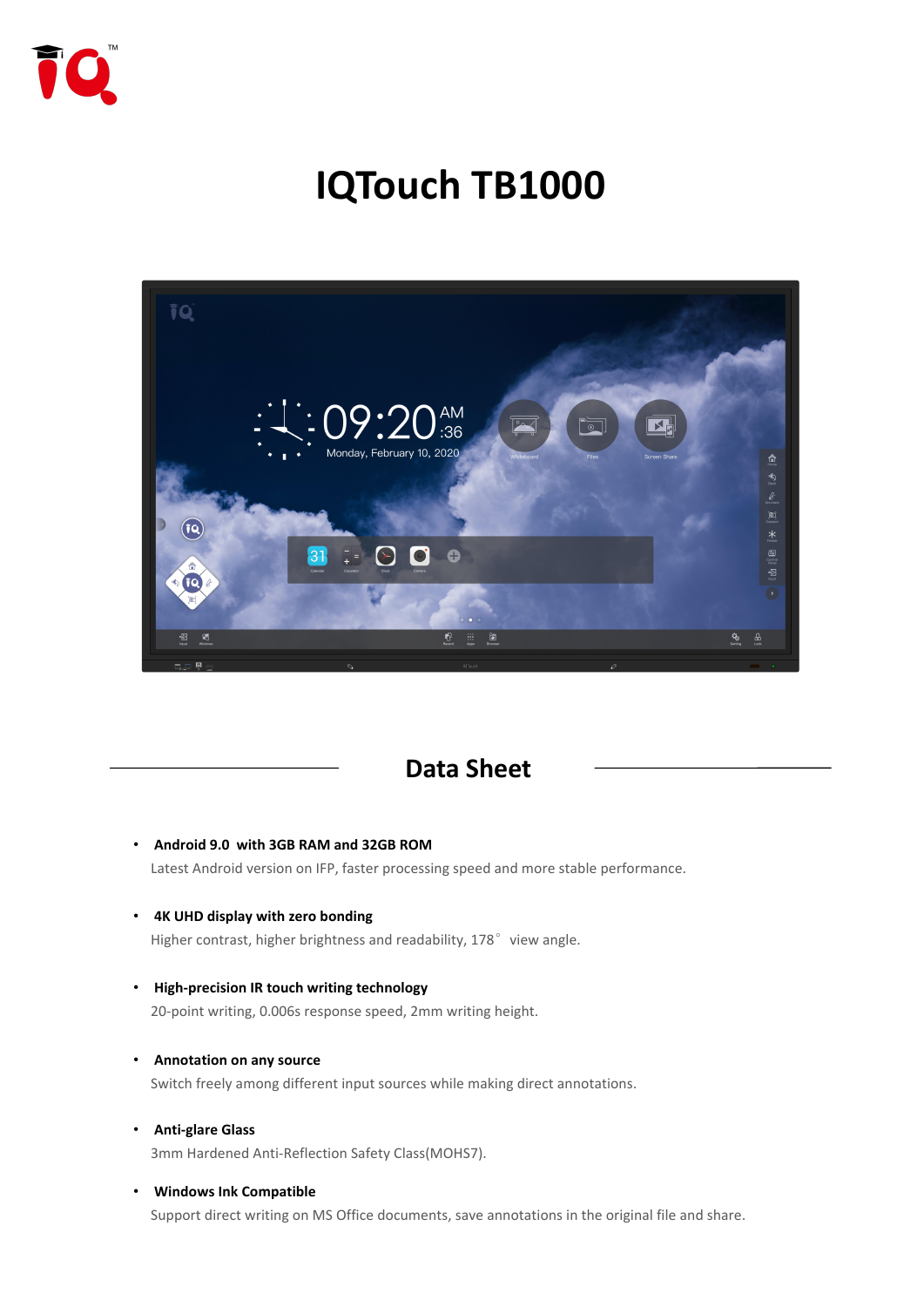

# **IQTouch TB1000 Specifications**

# **Display**

| Model                         | LE065MD              | LE075MD                                                     | LE086MD              |                             |                |
|-------------------------------|----------------------|-------------------------------------------------------------|----------------------|-----------------------------|----------------|
| Diagonal Size                 | 65"                  | 75"                                                         | 86"                  | Voltage                     | 10             |
| <b>Brightness</b>             | 350cd/m <sup>2</sup> | 350cd/m <sup>2</sup>                                        | 350cd/m <sup>2</sup> |                             | 5(             |
| <b>Contrast Ratio</b>         | 5000:1               | 5000:1                                                      | 5000:1               | Maximum<br>Power            | $\leq$         |
| Panel Type                    |                      | <b>TFT</b>                                                  |                      | Standby                     |                |
| <b>Backlight</b>              |                      | Direct LED (DLED)                                           |                      | Power                       |                |
| Resolution                    |                      | 4K UHD (3840*2160)                                          |                      |                             |                |
| <b>Aspect Ratio</b>           |                      | 16:9                                                        |                      | <b>Physical Spe</b>         |                |
| Response Rate                 |                      | 6m/s                                                        |                      |                             |                |
| Refreshing<br>Frequency       |                      | 60Hz                                                        |                      | Net Weight                  | 43             |
| <b>Viewing Angle</b>          |                      | 178° (H), 178° (V)                                          |                      | Gross<br>Weight             | 50             |
| <b>Backlight Life</b><br>Time |                      | 50,000 hrs                                                  |                      | <b>Product Size</b><br>(mm) |                |
| <b>Display Colors</b>         |                      | 10bit(1.07B)                                                |                      | $(W^*D^*H)$                 |                |
|                               |                      |                                                             |                      | Packing Size                |                |
| Glass                         |                      | 3mm Anti-Glare Tempered Glass with<br>Zero Bonding (MOHS 7) |                      | (mm)<br>$(W^*D^*H)$         | 1 <sup>′</sup> |

#### **Power**

|                         | 65''                  | 75''                  | 86''                  |
|-------------------------|-----------------------|-----------------------|-----------------------|
| Voltage                 | 100-240V,<br>50-60 Hz | 100-240V,<br>50-60 Hz | 100-240V,<br>50-60 Hz |
| <b>Maximum</b><br>Power | ≤250W                 | ≤350W                 | ≤450W                 |
| Standby<br>Power        | ≤0.5 $W$              | ≤0.5 $W$              | ≤0.5W                 |

# **Physical Specifications**

|                                            | 65''                          | 75''                          | 86''                          |
|--------------------------------------------|-------------------------------|-------------------------------|-------------------------------|
| Net Weight                                 | 43Kg $\pm$ 1 Kg               | 55Kg $\pm$ 1 Kg               | 80Kg $\pm$ 1 Kg               |
| Gross<br>Weight                            | 50Kg $\pm$ 1 Kg               | 70Kg $\pm$ 1Kg                | 97Kg $\pm$ 1Kg                |
| <b>Product Size</b><br>(mm)<br>$(W^*D^*H)$ | 1486*<br>97*914               | 1708*<br>97*1041              | 1955*<br>97*1180              |
| Packing Size<br>(mm)<br>$(W^*D^*H)$        | 1563*<br>190*1000             | 1790*<br>190*1130             | 2040*<br>195*1280             |
| <b>VESA Hole</b><br>Position<br>(mm)       | 4-M8<br>screw hole<br>500*400 | 4-M8 screw<br>hole<br>600*400 | 4-M8 screw<br>hole<br>800*400 |

# **Environmental**

| Working<br>Temperature  | $0^{\circ}$ C ~ 40 $^{\circ}$ C   |  |
|-------------------------|-----------------------------------|--|
| Storage<br>Temperature  | $-20^{\circ}$ C ~ 60 $^{\circ}$ C |  |
| <b>Working Humidity</b> | 20% ~ 80% RH<br>Non-Condensing    |  |
| <b>Storage Humidity</b> | 20% ~ 90% RH<br>Non-Condensing    |  |

# **Interactivity**

| Touch Technology        | <b>Infrared</b>                                                     | <b>Environn</b>        |
|-------------------------|---------------------------------------------------------------------|------------------------|
| Touch points            | 20-point writing / 20-point touch                                   | Working                |
| <b>Touch Resolution</b> | 32768 x 32768 px                                                    | Temperature            |
| Response Rate           | <4ms(single touch)<br><6ms(max touch inputs)                        | Storage<br>Temperature |
| <b>Touch Accuracy</b>   | ≤1mm                                                                | <b>Working Hum</b>     |
| Recognition             | Finger or passive stylus                                            |                        |
| <b>Writing Height</b>   | 2mm                                                                 | Storage Humi           |
| Minimum Touch<br>Object | 2 <sub>mm</sub>                                                     |                        |
| Supported O.S.          | HID Support &<br>Win10/Win8/Win7/Mac OS<br>/Android/Chrome OS/Linux |                        |